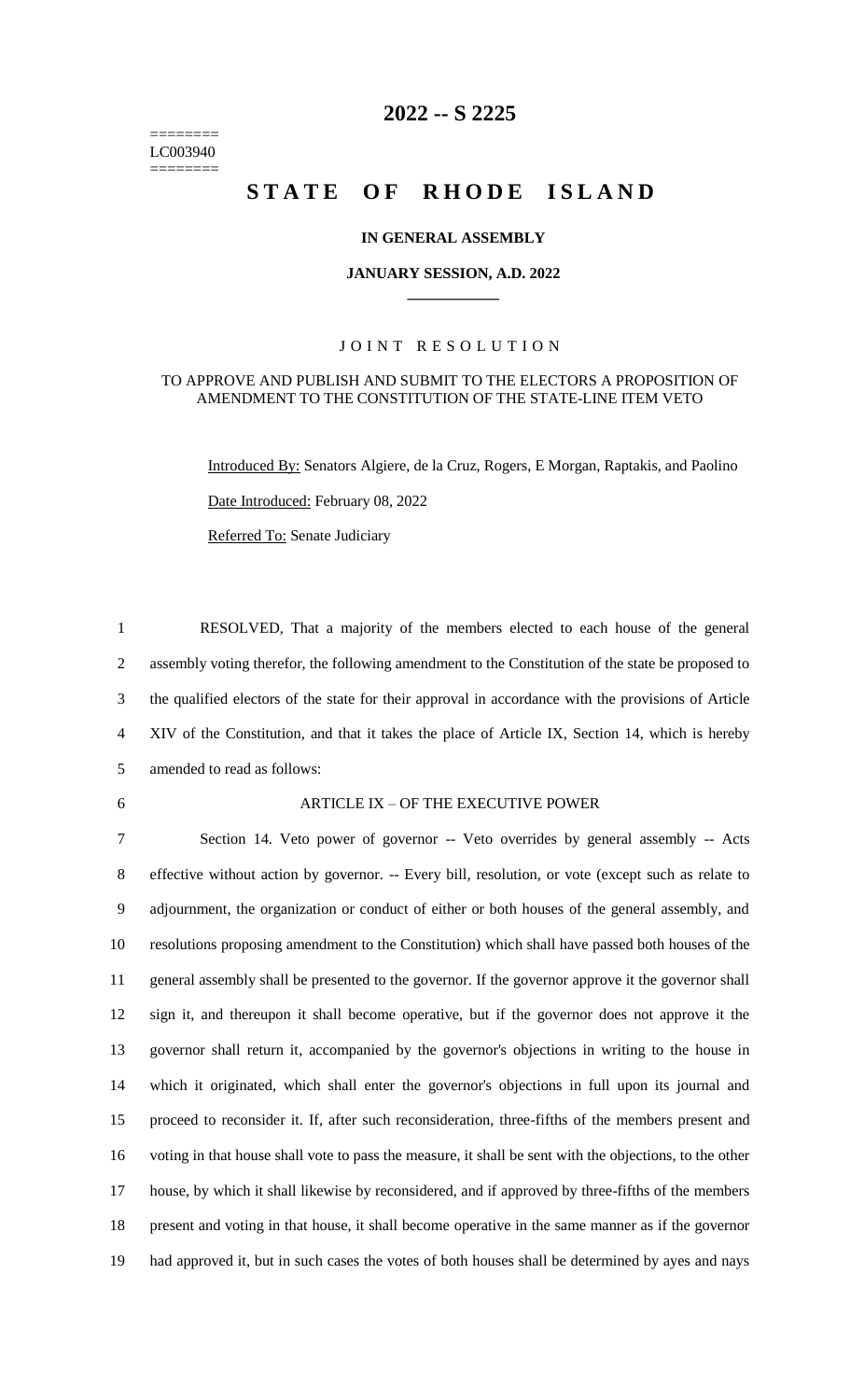and the names of the members voting for and against the measure shall be entered upon the journal of each house, respectively. If the measure shall not be returned by the governor within six days (Sundays excepted) after it shall have been presented to the governor the same shall become operative unless the general assembly, by adjournment, prevents its return, in which case it shall become operative unless transmitted by the governor nor to the secretary of state, with the governor's disapproval in writing within ten days after such adjournment.

- 
- 7 If any bill presented to the governor shall address appropriation of money, the governor 8 may:
- 

9 (a) Approve the bill in like manner as the passage of other bills set forth in this section; 10 (b) Reduce any sum or sums of money appropriated in the bill while approving other 11 portions of the bill, in which case the portions of the bill so approved by the governor shall 12 become law, and any revised sum or sums of money as reduced by the governor shall also 13 become law unless the general assembly repasses the original sum or sums according to the rules 14 and limitations prescribed in this section for the passage of other bills over the governor's veto, 15 provided that each sum of money so reduced by the governor shall be separately and individually 16 reconsidered by the general assembly; or 17 (c) Disapprove one or more items or parts of items of the bill (other than sum or sums of 18 money described in the immediately preceding paragraph (b) of this section), in which case any 19 portions of the bill so approved by the governor shall become law, and any item or part of an item 20 so disapproved by the governor shall not become law unless the general assembly repasses the 21 original version of the item or part of an item according to the rules and limitations prescribed in 22 this section for the passage of other bills over the governor's veto, provided: 23 (1) That each item or part of an item so disapproved by the governor shall be separately 24 and individually reconsidered by the general assembly; 25 (2) Further, that in approving the bill in part, the governor may not create: 26 (i) A new word by rejecting individual letters in the words; or 27 (ii) A new sentence by combining parts or two (2) or more sentences; and 28 (3) Further, that to the extent an item or part of an item disapproved by the governor 29 constitutes a condition, including, but not limited to, directing or restricting the use, of an 30 appropriated fund, the sum corresponding to the specific item of appropriated fund to which the 31 disapproved condition applies shall not be reduced but remain as part of the general appropriated 32 funds. 33 RESOLVED, That this amendment shall take, the place of Section 14 of Article IX of the 34 Constitution of the state; and be it further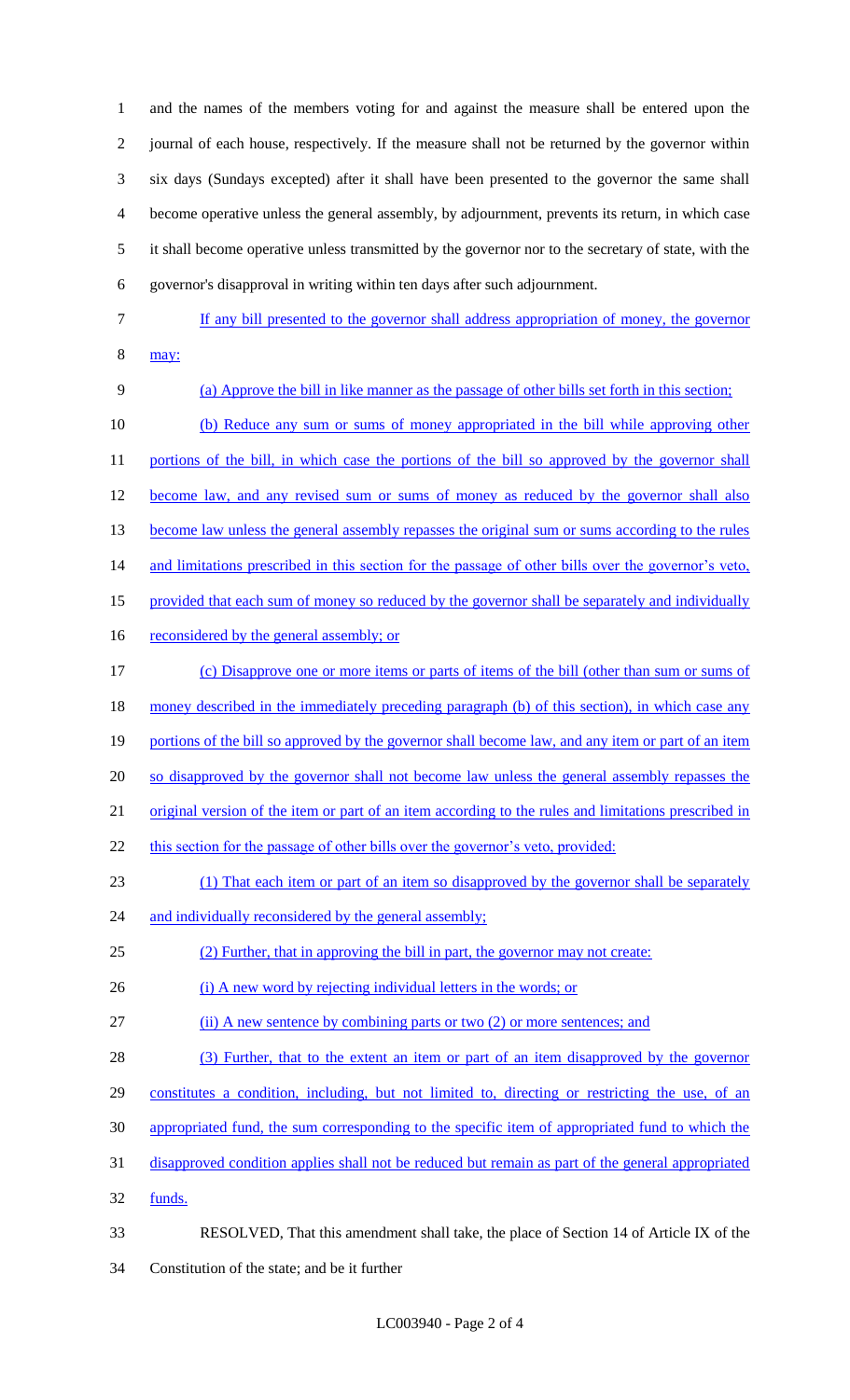RESOLVED, That the said proposition of amendment shall be submitted to the electors for their approval or rejection at the next statewide general election. The voting places in the several cities and towns shall be kept open during the hours required by law for voting therein for general officers of the state; and be it further

 RESOLVED, That the Secretary of State shall cause the said proposition amendment to be published as a part of this resolution in the newspapers of the state prior to the date of the said meetings of the said electors; and the said proposition shall be inserted in the warrants or notices to be issued previous to said meetings of the electors for the purpose of warning the town, ward, or district meetings, and said proposition shall be read by the town, ward, or district meetings to be held as aforesaid; and be it further

 RESOLVED, That the town, ward, and district meetings to be held as aforesaid shall be warned, and the list of voters shall be canvassed and made up, and the said town, ward, and district meetings shall be conducted in the same manner as now provided by law for the town, ward, and district meetings for the elections of general officers of the state.

#### ======== LC003940 ========

LC003940 - Page 3 of 4